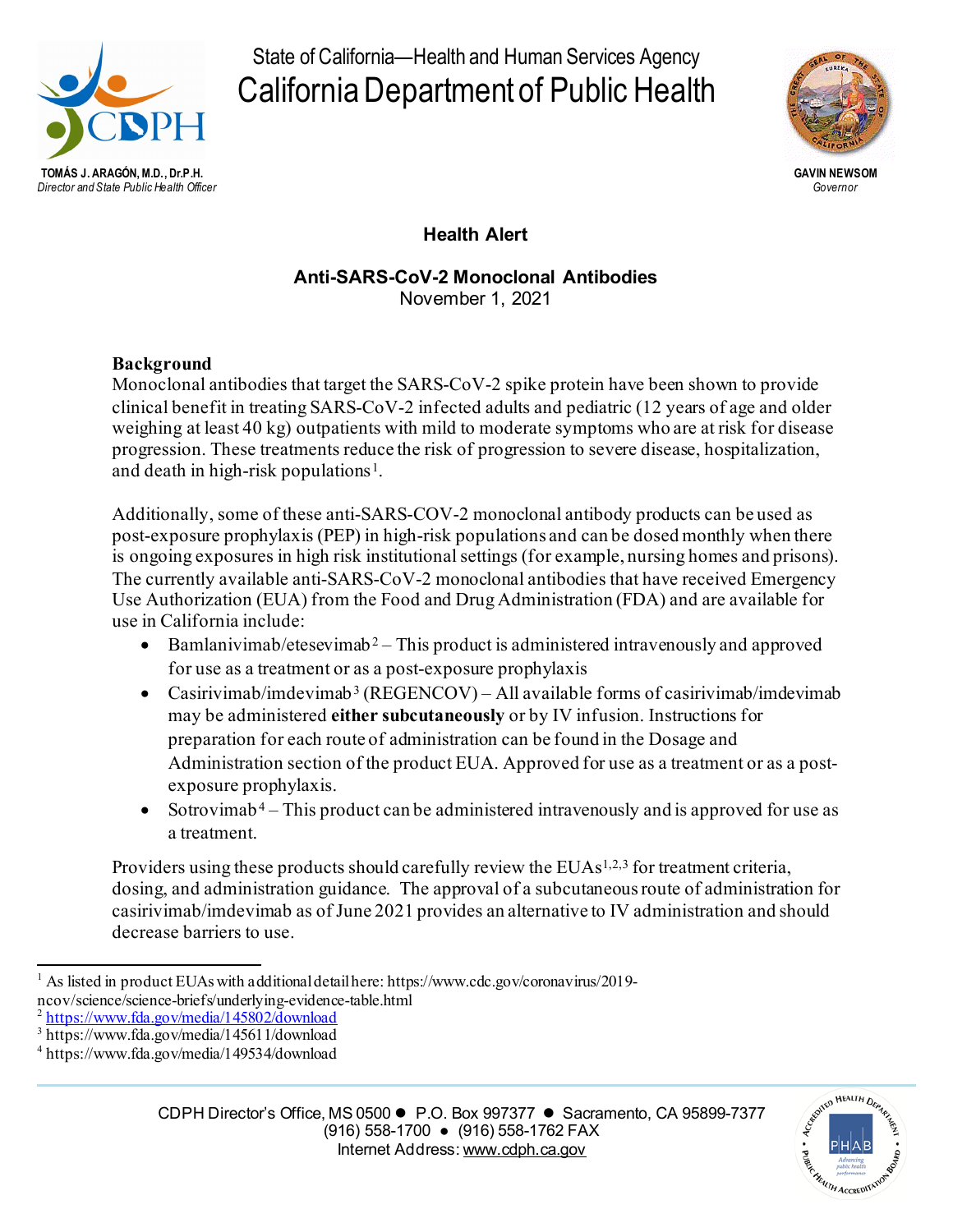These drugs are currently not approved for use as pre-exposure prophylaxis, nor should they be used as replacements for vaccination.

## **Use Post-Exposure Prophylaxis**

Bamlanivimab/etesevimab and casirivimab/imdevimab are approved for use in adult and pediatric individuals (12 years of age and older weighing at least 40 kg) for post-exposure prophylaxis of COVID-19. Use as post-exposure prophylaxis should be considered in individuals who are at high risk of progression to severe COVID-19, including hospitalization or death, and are:

- not fully vaccinated or who are not expected to mount an adequate immune response to complete SARS-CoV-2 vaccination (for example, individuals with immunocompromising conditions) and
	- o have been exposed to an individual infected with SARS-CoV-2 consistent with close contact criteria [5](#page-1-0) per Centers for Disease Control and Prevention (CDC); or
	- o who are at high risk of exposure to an individual infected with SARS-CoV-2 because of occurrence of SARS-CoV-2 infection in other individuals in the same institutional setting (for example, nursing homes and prisons).

For individuals in whom repeat dosing is determined to be appropriate for ongoing exposure to SARS-CoV-2, these products can be administered every 4 weeks for the duration of ongoing exposure. Further criteria and instructions for dosing in these scenarios can be found in the product EUAs.

# **Distribution of Anti-SARS-COV-2 Monoclonal Antibody Products to Facilities**

Due to national shortages, the U.S. Department of Health and Human Service (HHS) is allocating courses weekly of all three drugs to U.S. states and territories based on COVID-19 case counts and hospitalizations for the preceding week[6.](#page-1-1) The California Department of Public Health (CDPH) allocates product to local jurisdictions based on numbers of new COVID-19 cases and COVID-19 hospital admissions, both expressed as a 7-day average. Once the number of patient courses has been allocated, local health departments and each jurisdiction's Medical and Health Operational Area Coordinator (MHOAC) will assist in determining which facilities within their jurisdiction receive product. Facilities that would like to obtain product or require more product should contact their MHOAC[7](#page-1-2).

# **Considerations Given Potential Logistical and Supply Constraints**

While need for anti-SARS-CoV-2 monoclonal antibodies may increase or decrease depending on COVID-19 prevalence, susceptibility of circulating SARS-CoV-2 variants to specific monoclonal antibody products, patient demand, and other factors, there may be times when logistical or supply constraints exist for anti-SAS-COV-2 monoclonal antibody products. When supplies are not constrained at facilities, providers should use anti-SARS-COV-2 monoclonal antibody products as both treatment and post-exposure prophylaxis as outlined in the product EUAs.

<span id="page-1-0"></span> $5$  https://www.cdc.gov/coronavirus/2019-ncov/your-health/quarantine-isolation.html 6 https://www.phe.gov/emergency/events/COVID19/therapeutics/distribution/Pages/data-tables.aspx

<span id="page-1-2"></span><span id="page-1-1"></span><sup>7</sup> https://emsa.ca.gov/wp-content/uploads/sites/71/2021/09/MHOAC-Contact-List-9.2.2021-Public.pdf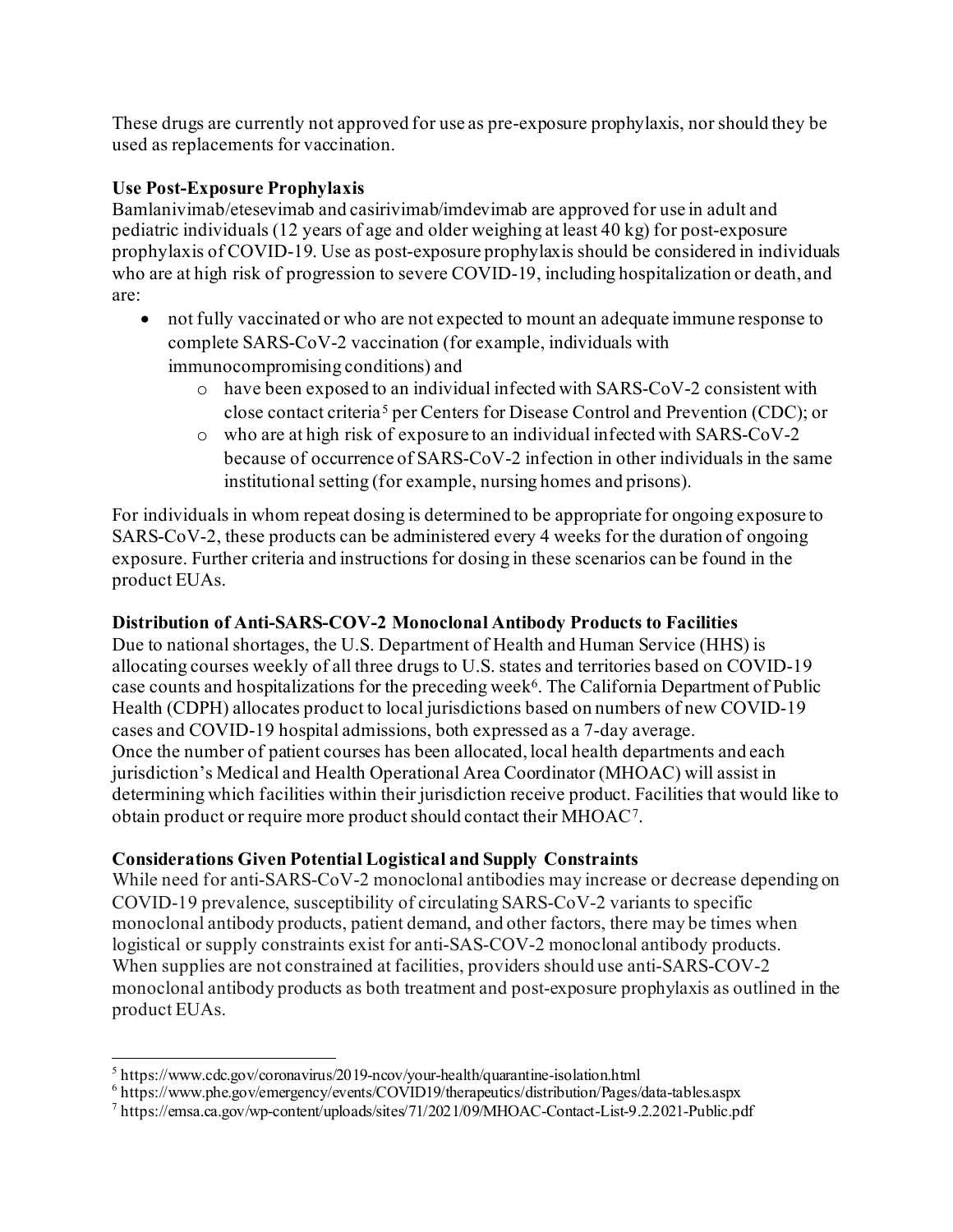In situations of logistical or supply constraints, priority for providing anti-SARS-COV-2 monoclonal antibody products to patients at high risk for progression to severe COVID-19 should be considered for two uses: 1) treatment over use as post-exposure prophylaxis, and 2) use for patients not fully vaccinated or patients not expected to mount a sufficient immune response according to CDC guidance.

Individual clinical situations vary and use depends on clinical judgment. Useful considerations for prioritizing use of anti-SARS-COV-2 monoclonal antibodies while constraints are present can be found at the National Institutes of Health's COVID-19 Treatment Guidelines website [8](#page-2-0).

## **Activity Against Variants**

Casirivimab/imdevimab (REGEN COV), bamlanivimab/etesevimab, and sotrovimab have activity against the variants currently circulating in California, including the current sub-lineages of Delta in circulation.

The Delta sublineages AY.1 and AY.2 (which include the mutation K417N) are resistant to bamlanivimab/etesevimab. Currently these resistant sublineages make up a very small proportion of circulating virus in the United States, data on October 29, 2021, show that AY.1 and AY.2 together make up  $\leq$ 1% of circulating variants in California<sup>[9](#page-2-1)</sup>.

The FDA does not authorize use of bamlanivimab/etesevimab in any state where resistant variants to this product exceed 5%. The FDA maintains a list of states and territories where resistant strains are circulating, and this page should be reviewed by healthcare providers using this product<sup>[10](#page-2-2)</sup>.

As of October 29, 2021, bamlanivimab/etesevimab is approved for use in all U.S. states and territories, and providers should continue to use this therapy at this time.

#### **Additional Resources**

For facilities and healthcare providers interested in setting up infusions for high-risk patients with COVID-19, the Assistant Secretary for Preparedness and Response (ASPR) has many resources available<sup>11</sup>. This includes free digital content<sup>[12](#page-2-4)</sup> that your facility can use on social media platforms to help educate providers and patients. HHS has also established the CombatCovid website<sup>[13](#page-2-5)</sup> as a resource for patients and providers.

# **Reporting of Utilization**

All healthcare facilities are required to report utilization of anti-SARS-COV-2 monoclonal antibody products. Utilization does inform distribution, and failure to report use will result in a decrease in the California's allocation from HHS. Full reporting details as well as a link

<span id="page-2-0"></span><sup>8</sup> https://www.covid19treatmentguidelines.nih.gov/therapies/updated-statement-on-the-prioritization-of-anti-sars-

<span id="page-2-1"></span>cov-2-mabs/<br><sup>9</sup> https://covid.cdc.gov/covid-data-tracker/#variant-proportions<br><sup>10</sup> https://www.fda.gov/media/151719/download

<span id="page-2-2"></span>

<span id="page-2-3"></span><sup>&</sup>lt;sup>11</sup> https://www.phe.gov/emergency/events/COVID19/therapeutics/Pages/default.aspx  $^{12}$  https://www.phe.gov/emergency/events/COVID19/therapeutics/toolkit/Pages/default.aspx

<span id="page-2-4"></span>

<span id="page-2-5"></span><sup>13</sup> https://combatcovid.hhs.gov/